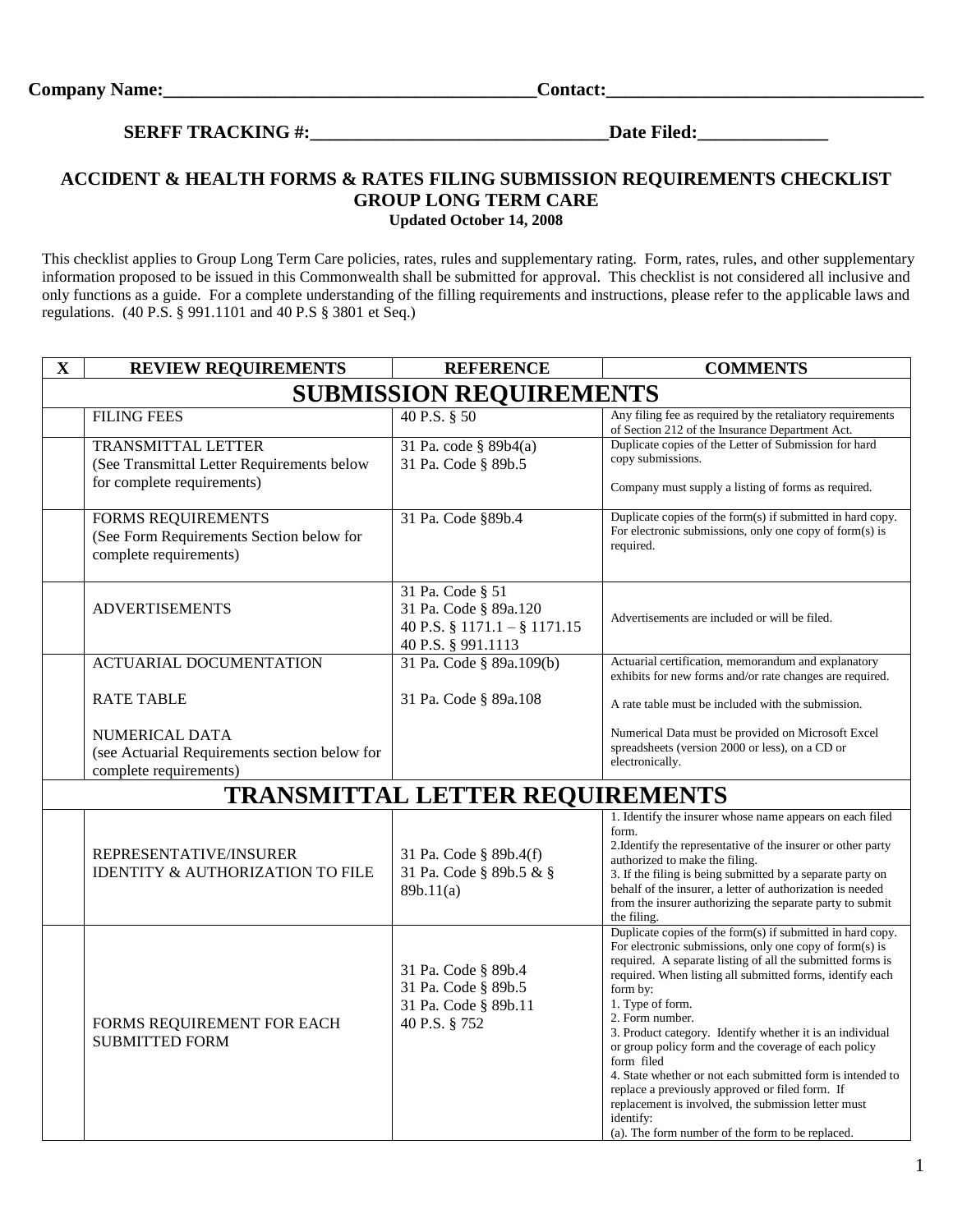| STATEMENT OF ANY INTENDED                                                                                                     | 31 Pa. Code § 89b.11(e)                                                      | (b). The date that the form was approved or filed.<br>(c). All replacement forms that have the same form<br>number as the original filing need a revision date as part<br>of the form number. The form number shall be adequate<br>to distinguish the policy from all others used by the<br>insurer and placed in the lower left-hand corner of the<br>document.<br>(d). A description of the changes made to the form to be<br>replaced. ** The Department requires that a<br>highlighted copy representing changes be submitted.<br>An explanation of the variability of any information |
|-------------------------------------------------------------------------------------------------------------------------------|------------------------------------------------------------------------------|--------------------------------------------------------------------------------------------------------------------------------------------------------------------------------------------------------------------------------------------------------------------------------------------------------------------------------------------------------------------------------------------------------------------------------------------------------------------------------------------------------------------------------------------------------------------------------------------|
| <b>VARIABILITY</b>                                                                                                            | 31 Pa. Code § 153                                                            | appearing in the contract which is noted as variable. All<br>such information shall be bracketed to clearly denote<br>variability.                                                                                                                                                                                                                                                                                                                                                                                                                                                         |
| <b>INNOVATIVE FEATURES</b>                                                                                                    | 31 Pa. Code § 89b.5(4)                                                       | Briefly describe any new or innovative benefits to be<br>offered in the policy form in addition to the benefits<br>provided in the policy form that otherwise complies with<br>the applicable Long Term Care standards.                                                                                                                                                                                                                                                                                                                                                                    |
| <b>INSERT PAGE REQUIREMENTS</b>                                                                                               | 31 Pa. Code §153.2                                                           | If the filing includes an insert page(s), an explanation of<br>when the insert page(s) will be used.                                                                                                                                                                                                                                                                                                                                                                                                                                                                                       |
| RATE ADJUSTMENT REQUIREMENTS                                                                                                  | (per Carol S)                                                                | Company must identify adjustment percentage and if the<br>adjustment varies by age, benefit, etc., the range of<br>variation, Pennsylvania form numbers affected and the<br>number of Pennsylvania policyholders affected.                                                                                                                                                                                                                                                                                                                                                                 |
|                                                                                                                               | <b>FORMS REQUIREMENTS</b>                                                    |                                                                                                                                                                                                                                                                                                                                                                                                                                                                                                                                                                                            |
| <b>FORMS REQUIRED BY PRODUCT LINE:</b><br><b>LONG TERM CARE:</b><br><b>ILONG TERM CARE PARTNERSHIP PROGRAM CERTIFICATION:</b> |                                                                              |                                                                                                                                                                                                                                                                                                                                                                                                                                                                                                                                                                                            |
|                                                                                                                               | <b>READABILITY REQUIREMENTS</b>                                              |                                                                                                                                                                                                                                                                                                                                                                                                                                                                                                                                                                                            |
| <b>GENERAL READABILITY</b>                                                                                                    | 31 Pa. Code § 89b.11(f)<br>31 Pa. Code § 89b.4(b)                            | Forms shall be clearly legible, concise, accurate and<br>consistent.                                                                                                                                                                                                                                                                                                                                                                                                                                                                                                                       |
| TYPE (FONT)                                                                                                                   | 40 P.S. § 752(A)(4)<br>31 Pa. Code § 89.783(d)(3)<br>31 Pa. Code § 89.784(4) | Each form shall be presented in at least 10 point type with<br>the exception of the Outline of Coverage and the Notice<br>Regarding Replacement which are to be 12 point type.                                                                                                                                                                                                                                                                                                                                                                                                             |
| <b>PROMINENCE</b>                                                                                                             | 40 P.S. § 752(A)(4)<br>31 Pa. Code § 89b.1                                   | The style, arrangement and overall appearance of the<br>policy shall give no undue prominence to any portion of<br>the text of the policy or to any endorsements or riders.                                                                                                                                                                                                                                                                                                                                                                                                                |
| VARIABILITY                                                                                                                   | 31 Pa. Code § 89b.11(e)                                                      | 1. The blank spaces of each form, except an application,<br>shall be filled in with hypothetical data to indicate the<br>purpose of the form.<br>2. The data shall be realistic and consistent with the other<br>contents of the form.<br>3. Information appearing in a form, except an application,<br>which is variable shall be bracketed or otherwise marked<br>to denote variability.                                                                                                                                                                                                 |
| <b>FORM NUMBER</b>                                                                                                            | 31 Pa. Code § 89b.11(b)<br>40 P.S. § $752(A)(6)$                             | Each form must encompass a form number in the lower<br>left hand corner which is adequate to distinguish such<br>form from all others used by the Insurer.                                                                                                                                                                                                                                                                                                                                                                                                                                 |
|                                                                                                                               | POLICY FORM GENERAL REQUIREMENTS                                             |                                                                                                                                                                                                                                                                                                                                                                                                                                                                                                                                                                                            |
| <b>COVER PAGE:</b><br><b>COMPANY NAME &amp; ADDRESS</b><br><b>LOGO</b><br><b>SIGNATURES</b>                                   | 31 Pa. Code § 89b.11(a)<br>40 P.S. § 440                                     | 1. The full corporate name of the insuring company shall<br>appear prominently on the first page of the policy.<br>2. The insuring company address, consisting of at least a<br>city and state shall appear on the first page of the policy.<br>3. A marketing name or logo may be used on the first<br>page of the policy provided that neither misleads as to the<br>identity of the Insuring company.<br>4. Signatures of two company officers shall appear on the<br>first page of the policy.                                                                                         |
| <b>COVER PAGE:</b><br>FREE LOOK                                                                                               | 40 P.S. § 991.1110                                                           | The policy shall contain a right to examine provision that<br>shall appear on the cover page of the policy or is visible<br>without opening the policy. This must include the address<br>of the company so that the policy can be returned directly<br>to the company rather than through the Producer.                                                                                                                                                                                                                                                                                    |
| <b>COVER PAGE:</b><br><b>FORM NUMBER</b>                                                                                      | 31 Pa. Code § 89b.11(b)<br>40 P.S. § 752(A)(6)                               | A form identification number shall appear at the bottom<br>of the policy. The form number shall be adequate to<br>distinguish the form from all others used by the insurer<br>and placed in the lower left-hand corner of the document.<br>The policy shall contain a brief description that shall                                                                                                                                                                                                                                                                                         |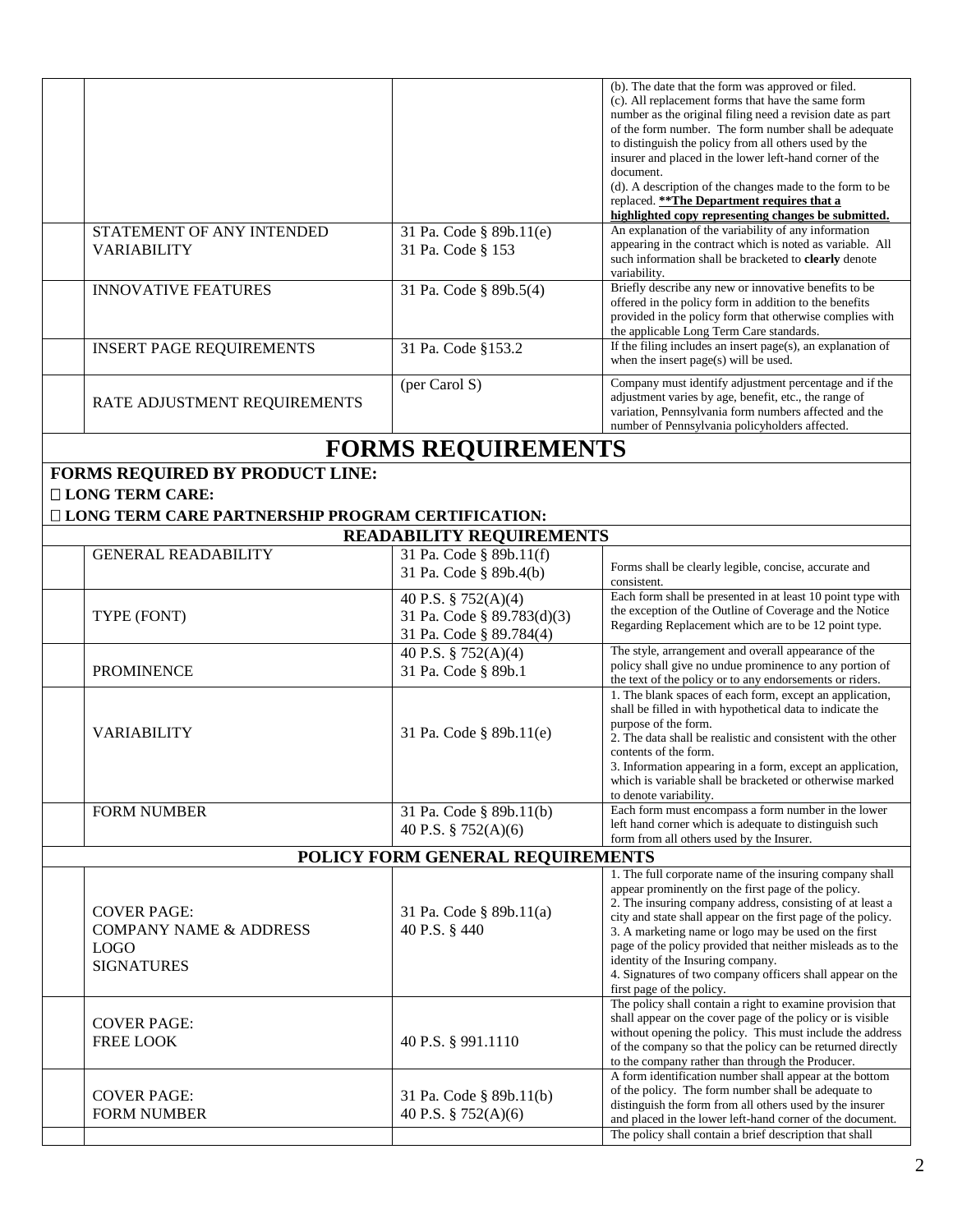| <b>COVER PAGE:</b><br>DESCRIPTION OF COVERAGE         | 31 Pa. Code § 89a. 107<br>31 Pa. Code § 89a. 108<br>31 Pa. Code § 89b.11(c)                               | appear prominently on the cover page of the policy or is<br>visible without opening the policy. The brief description<br>shall contain at least the following information:<br>1. A caption of the type of coverage provided (i.e.: Long<br>Term Care Policy providing Nursing Home and Home<br>Health Care Benefits.)<br>2. A provision indicating that the policy coverage shall be<br>guaranteed renewable.<br>3. A provision that the insurer reserves the right to change<br>premiums and a provision regarding any renewal<br>premium increases.                                                |
|-------------------------------------------------------|-----------------------------------------------------------------------------------------------------------|------------------------------------------------------------------------------------------------------------------------------------------------------------------------------------------------------------------------------------------------------------------------------------------------------------------------------------------------------------------------------------------------------------------------------------------------------------------------------------------------------------------------------------------------------------------------------------------------------|
| <b>COVER PAGE:</b><br>PARTICIPATING/NONPARTICIPATING  | 31 Pa. Code § 89b.11(c)(3)                                                                                | Disclose whether or not the policy is participating or non-<br>participating.                                                                                                                                                                                                                                                                                                                                                                                                                                                                                                                        |
| <b>COVER PAGE:</b><br><b>NOTICE TO BUYER</b>          | 31 Pa. Code § 89a.120(a)(2)                                                                               | The policy shall display a notice that states "Notice to<br>buyer: This policy may not cover all your medical<br>expenses." Such notice shall appear prominently on the<br>first page of the policy by type, stamp or other appropriate<br>means.                                                                                                                                                                                                                                                                                                                                                    |
| <b>COVER PAGE:</b><br><b>RENEWABILITY</b>             | 31 Pa. Code § 89a.105(a)<br>31 Pa. Code § 89a.107(a)<br>31 Pa. Code § 89a.108(a)<br>31 Pa. Code § 89a.120 | A Renewability provision must be appropriately<br>captioned. It must include the insurers' right to change<br>premiums. If applicable, it must include any automatic<br>renewal premiums increases based on age and give 45<br>days prior notice of premium change.                                                                                                                                                                                                                                                                                                                                  |
| <b>COVER PAGE:</b><br>TAX-QUALIFIED/NON TAX-QUALIFIED | 31 Pa. Code § 89a.107(g)&(h)                                                                              | A disclosure statement must appear, stating that the policy<br>is intended to be or not intended to be a qualified long-<br>term care insurance contract.                                                                                                                                                                                                                                                                                                                                                                                                                                            |
| <b>COVER PAGE:</b><br><b>ASSESSABLE POLICY</b>        | 31 Pa. Code § 88.122<br>31 Pa. Code § 89.73                                                               | A disclosure is required if the policy is assessable.                                                                                                                                                                                                                                                                                                                                                                                                                                                                                                                                                |
| <b>COVER:</b><br><b>CAUTION</b>                       | 31 Pa. Code § 89a.110                                                                                     | A "caution" notice of accuracy if the application contains<br>medical questions.                                                                                                                                                                                                                                                                                                                                                                                                                                                                                                                     |
| <b>SCHEDULE OF BENEFITS PAGE</b>                      | 31 Pa. Code § 89b.11(e)<br>31 Pa. Code § 153.2<br>40 P.S. § 752                                           | 1. If the specifications page of the policy is submitted, it<br>shall be completed with hypothetical data. This data<br>must be realistic and consistent with the other contents of<br>the policy.<br>2. Any variable information appearing in the policy shall<br>be bracketed to clearly denote variability.<br>3. A complete statement of variability is required.<br>** This information is required to be in the Policy:<br>1. Entire Money and Consideration.<br>2. Effective date of coverage.<br>3. Identification of Insured.<br>4. All eligible family members.<br>5. Overview of Coverage |
|                                                       |                                                                                                           |                                                                                                                                                                                                                                                                                                                                                                                                                                                                                                                                                                                                      |

## **POLICY FORM REQUIRED PROVISIONS**

40 P.S. § 753(C) Inapplicable or Inconsistent Provisions. If any provision of this section (40 P.S. § 753) is in whole or in part inapplicable to or inconsistent with the coverage provided by a particular form of policy, the insurer, with the approval of the commissioner, shall omit from such policy any inapplicable provision or part of a provision, and shall modify any inconsistent provision of part of the provision in such manner as to make the provision as contained in the policy consistent with the coverage provided by the policy.

(D) Order of Certain Policy Provisions. The provisions which are the subject of subsections (A) and (B) of this section, or any corresponding provisions which are used in lieu there of in accordance with such subsections, shall be printed in the consecutive order of the provisions in such subsections or, at the option of the insurer, any such provision may appear as a unit in any part of the policy, with other provisions to which it may be logically related, provided the resulting policy shall not be in whole or in part unintelligible, uncertain, ambiguous, abstruse, or likely to mislead a person to whom the policy is offered, delivered or issued.

| <b>ENTIRE CONTRACT</b>                                | 40 P.S. § 753(a)(1)<br>P.L. 682, No. 284 § 618 | The policy shall contain a provision regarding what<br>constitutes the entire contract between the insurer and the<br>policyholder. If the application is to be a part of the<br>policy the entire contract provision shall state that the<br>application is a part of the policy.                                                                                                                                           |
|-------------------------------------------------------|------------------------------------------------|------------------------------------------------------------------------------------------------------------------------------------------------------------------------------------------------------------------------------------------------------------------------------------------------------------------------------------------------------------------------------------------------------------------------------|
| TIME LIMITS ON CERTAIN<br>DEFENSES(Non-Tax Qualified) |                                                | 1. The policy shall contain a provision regarding time<br>limits on certain defenses.<br>2. The contestable period shall be no greater than 3 years<br>from the date of policy issue.<br>3. Coverage may be contested based on a statement<br>contained in an application made a part of the policy,<br>therefore if the issuing company expects to rely on an<br>application to contest the policy, the company must attach |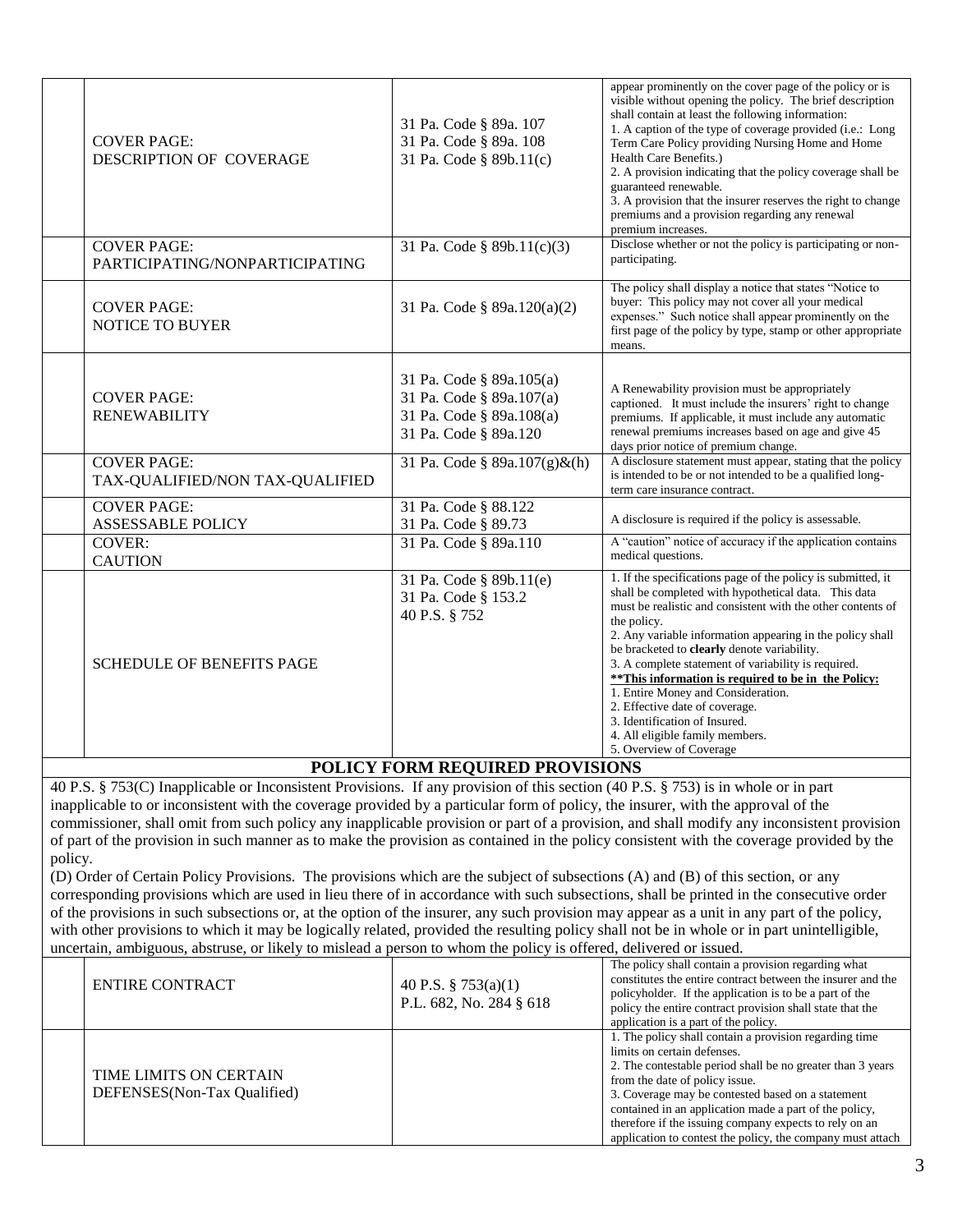| <b>INCONTESTABILITY</b> (Tax Qualified)                   | 40 P.S. § 753(a)(2)<br>40 P.S. § 991.1107<br>HIPPAA § 326                                 | or otherwise make the application a part of the policy.<br>4. The policy may only include the following exception to<br>the time limit on certain defense provisions: fraudulent<br>misstatement.                                                                                                                                                                                                                                                                                                                                      |
|-----------------------------------------------------------|-------------------------------------------------------------------------------------------|----------------------------------------------------------------------------------------------------------------------------------------------------------------------------------------------------------------------------------------------------------------------------------------------------------------------------------------------------------------------------------------------------------------------------------------------------------------------------------------------------------------------------------------|
|                                                           |                                                                                           | 5. Exclusionary riders are prohibited.<br>6. Previously paid LTC qualified benefits may NOT be<br>recovered.<br>7. For tax qualified policies, use Incontestability Period                                                                                                                                                                                                                                                                                                                                                             |
|                                                           |                                                                                           | instead of Time Limit on Certain Defenses.                                                                                                                                                                                                                                                                                                                                                                                                                                                                                             |
| <b>GRACE PERIOD</b>                                       | 40 P.S. § 753<br>31 Pa. Code § 89a.106<br>P.L. 682, No. 284 § 618                         | 1. The policy shall contain a grace period provision and<br>include the conditions of the provision.<br>2. A minimum of 65 days grace period shall be provided<br>for the payment of any premium due except the first.<br>3. The coverage shall continue in force during the grace<br>period and may not be back-dated.                                                                                                                                                                                                                |
| REINSTATEMENT- GENERAL AND<br><b>COGNITIVE IMPAIRMENT</b> | 31 Pa. Code § 89a.106<br>40 P.S. § 753(a)(4)<br>P.L. 682, No. 284 § 618                   | 1. The policy shall contain a reinstatement of the policy<br>for nonpayment of premiums provision and include the<br>conditions of the reinstatement.<br>2. Application/evidence of insurability may be required.                                                                                                                                                                                                                                                                                                                      |
| NOTICE OF CLAIM                                           | 40 P.S. § 753(a)(5)<br>P.L. 682, No. 284 § 618                                            | 1. The policy shall contain a notice of claim provision that<br>provides for written notice of the claim by the<br>policyholder within 20 days after the occurrence or<br>commencement of any loss covered by the policy, or as<br>soon thereafter as is reasonably possible.<br>2. The provision shall contain an address to which the<br>policyholder shall submit the notice of claim.                                                                                                                                              |
| <b>CLAIMS FORMS</b>                                       | 40 P.S. § 753(a)(6)<br>40 P.S. § 991.1202<br>40 P.S. § 991.1205<br>P.L. 682, No.284 § 618 | The policy shall contain a claim forms provision which<br>provides the following:<br>1. The insurer, upon receipt of a notice of claim, will<br>furnish to the claimant such forms as are usually<br>furnished by it for filing proofs of loss.<br>2. If such forms are not furnished within fifteen (15) days<br>after such notice, the claimant shall be deemed to have<br>complied with the requirements of the policy as to proof<br>of loss.                                                                                      |
| PROOF OF LOSS                                             | 40 P.S. § 753(a)(7)<br>P.L. 682, No. 284 § 618                                            | 1. The policy shall contain a proof of loss provision and<br>include the conditions of the provision.<br>2. The provision shall provide that notice to the insurer be<br>made within 90 days of the date of such loss.<br>3. The provision shall also provide that failure to furnish<br>such proof within the time required shall not invalidate<br>nor reduce any claim if it was not reasonably possible to<br>give proof within such time.                                                                                         |
| TIME OF PAYMENT OF CLAIMS                                 | 40 P.S. § 753(a)(8)<br>P.L. 682, No. 284 § 618                                            | The policy shall contain a time of payment of claims<br>provision which shall provide for the immediate payment<br>upon receipt of written proof of loss.                                                                                                                                                                                                                                                                                                                                                                              |
| PAYMENT OF CLAIMS                                         | 40 P.S. § 753(a)(9)<br>P.L. 682, No. 284 § 618                                            | The policy shall contain a payment of claims provision<br>that includes conditions for payment of claims in the<br>event where there is no beneficiary designation.                                                                                                                                                                                                                                                                                                                                                                    |
| PHYSICAL EXAMINATIONS                                     | 40 P.S. § 753(a)(10)<br>31 Pa. Code § 89a. 125<br>P.L. 682, No. 284 § 618                 | 1. The policy shall contain a physical examination<br>provision.<br>2. The provision shall indicate that the insurer, at its own<br>expenses, shall have the right and opportunity to examine<br>the person of the insured when and as often as it may<br>reasonable require during the pendency of a claim. The<br>initial certification by a Licensed Health Care Practitioner<br>may not be rescinded and additional<br>examinations/assessments may not occur until after the<br>expiration of the 90-day certification period.    |
| <b>LEGAL ACTIONS</b>                                      | 40 P.S. § 753(a)911)<br>P.L. 682, No. 284 § 618                                           | 1. The policy shall contain a legal actions provision. The<br>provision shall indicate that no action at law or in equity<br>shall be brought to recover on this policy prior to the<br>expiration of sixty (60) days after written proof of loss has<br>been furnished in accordance with the requirements of<br>this policy.<br>2. In addition, the provision shall indicate that no such<br>action shall be brought after the expiration of three (3)<br>years after the time written proof of loss is required to be<br>furnished. |
| MISSTATEMENT OF AGE                                       | 40 P.S. § 753(b)(2) & § 754<br>P.L. 682, No. 284 § 618 & §<br>619<br>31 Pa. Code § 88.41  | The policy shall contain a misstatement of age provision<br>providing that the amount payable shall be such as the<br>premiums would have purchased at the correct age.                                                                                                                                                                                                                                                                                                                                                                |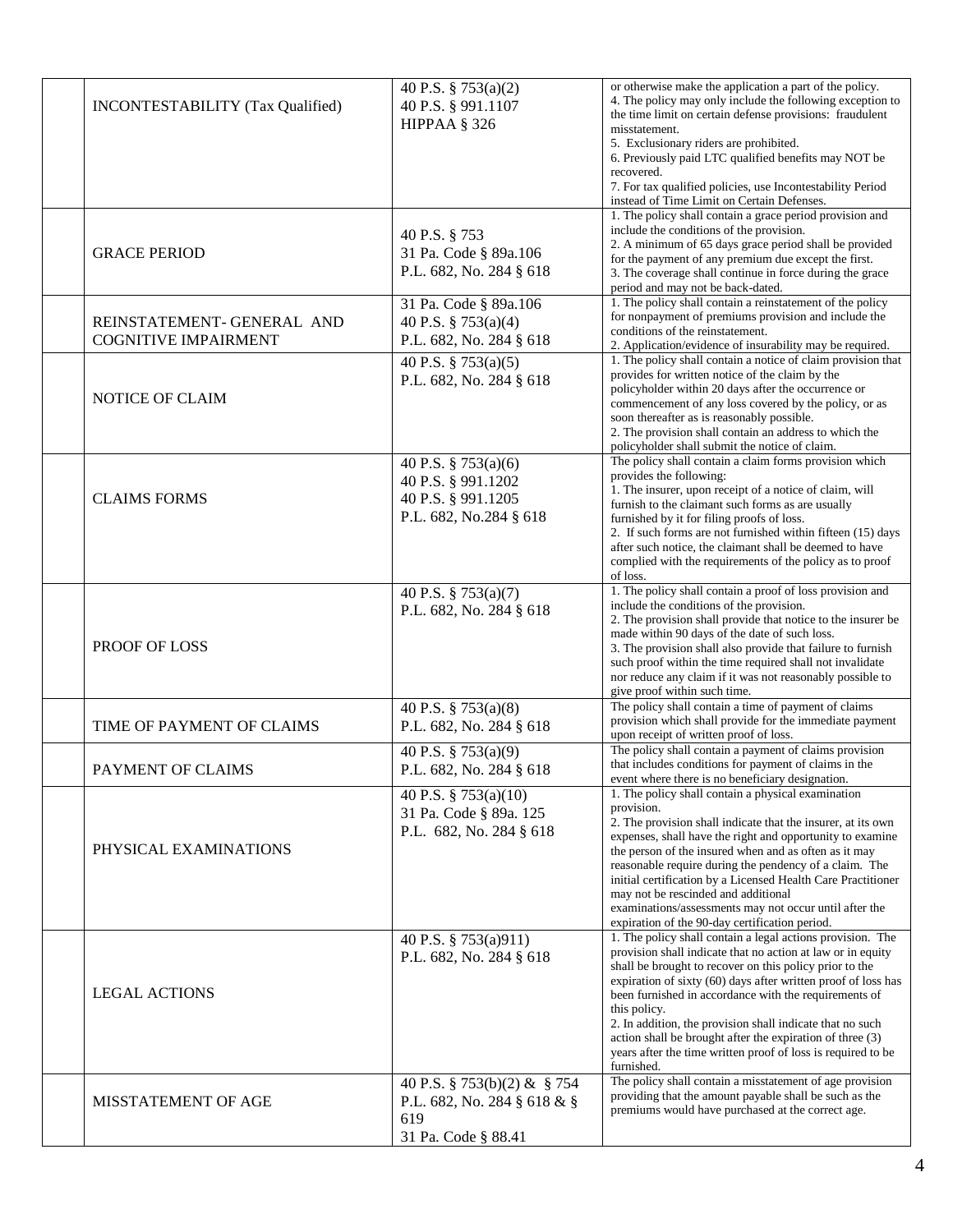| OTHER INSURANCE WITH THIS<br><b>INSURER AND OTHER INSURERS</b>                           | 40 P.S. § 753(B)                                                                                                                                                                                | Sets forth requirements.                                                                                                                                                                                                                                                                                                                                                                                                                         |
|------------------------------------------------------------------------------------------|-------------------------------------------------------------------------------------------------------------------------------------------------------------------------------------------------|--------------------------------------------------------------------------------------------------------------------------------------------------------------------------------------------------------------------------------------------------------------------------------------------------------------------------------------------------------------------------------------------------------------------------------------------------|
| CONFORMITY WITH STATE STATUTES                                                           | 40 P.S. § 753(B)(9)                                                                                                                                                                             | All provisions of this policy must conform with State<br>Statutes.                                                                                                                                                                                                                                                                                                                                                                               |
|                                                                                          | BENEFIT PROVISIONS AND STANDARDS                                                                                                                                                                |                                                                                                                                                                                                                                                                                                                                                                                                                                                  |
| POLICY DEFINITIONS                                                                       | 31 Pa. Code § 89a.103 & 104<br>31 Pa. Code § 89a.107 & 125<br>26 U.S.C.A. § 7702B(c)(2)<br>26 U.S.C.A. § 7702(c)(1)<br>40 P.S. § 991.1101(a)(7)<br>40 P.S. § 991.1103 & 1201<br>IRS Notice 9731 | The policy definitions must contain at least the minimum<br>language of the regulations. Thereafter, the company may<br>add more liberal language in addition to the required<br>minimum language.                                                                                                                                                                                                                                               |
| <b>BENEFIT STANDARDS</b>                                                                 | 31 Pa. Code § 89a.105(b)<br>31 Pa. Code § 89a.106<br>31 Pa. Code § 89a.107(f)(e)<br>31 Pa. Code § 89a.111 &112<br>31 Pa. Code § 89a.123, 124,<br>125<br>40 P.S. § 991.1105                      | The policy provisions shall comply with all the standards<br>provided, including:<br>1. A section captioned "Eligibility for the Payment of<br>Benefits" is required.<br>2. A section titled "Limitations or Conditions on<br>Eligibility for Benefits" is required of any<br>limitations/conditions apply.<br>3. Benefit triggers, pre-existing requirements and the fact<br>that services must be qualified LTC service shall be<br>addressed. |
| <b>CERTIFICATE</b>                                                                       | 31 Pa. Code § 89.96                                                                                                                                                                             | Certifying language shall be used.<br>Certificates shall be issued within a reasonable period of<br>time and should state the benefits applicable.                                                                                                                                                                                                                                                                                               |
| PRE-EXISTING CONDITIONS                                                                  | 31 Pa. Code § 88.51 & § 88.52<br>31 Pa. Code § 89a.107<br>40 P.S. § 753(a)(2)<br>31 Pa. Code § 89.401 - 407<br>40 P.S. § 991.1105 & 1107<br>P.L. 682, No. 284 § 618(a)(2)                       | Covered or Excluded?                                                                                                                                                                                                                                                                                                                                                                                                                             |
| HOME HEALTH & COMMUNITY CARE<br><b>STANDARDS</b>                                         | 40 P.S. 991.1101 et. seq.<br>31 Pa. Code § 89a.111                                                                                                                                              | Can be no less than 50% of the facility benefit.                                                                                                                                                                                                                                                                                                                                                                                                 |
| <b>INFLATION PROTECTION</b>                                                              | 31 Pa. Code § 89a.112                                                                                                                                                                           | Must be offered to the policyholder/certificate holder.<br>Minimum requirements established.                                                                                                                                                                                                                                                                                                                                                     |
| NONFORFEITURE REQUIREMENTS                                                               | 31 Pa. Code § 89a.123                                                                                                                                                                           | Required to be offered to the policyholder/certificate<br>holder. Minimum requirements established. If insured<br>does not elect nonforfeiture, they automatically receive<br>contingent nonforfeiture benefits.                                                                                                                                                                                                                                 |
| <b>EXTENSION OF BENEFITS AND</b><br><b>TERMINATION OF COVERAGE</b>                       | 40 P.S. § 752<br>31 Pa. Code § 88.41 $(6-9)$<br>31 Pa. Code § 89a.105<br>31 Pa. Code § 89a.106<br>40 P.S. § 991.1105<br>31 Pa. Code § 89.93                                                     | Disclosure of when insurance terminates required.<br>Unintentional lapse - insurer must provide "Notice<br>Before Lapse or Termination". Insured may name a third<br>party to receive such notice. Notice cannot be given until<br>30 days after a premium is due and unpaid. Extension of<br>coverage is required if insured was institutionalized while<br>policy was in force, then lapses during<br>institutionalization.                    |
| <b>EXCLUSIONS AND LIMITATIONS</b>                                                        | 31 Pa. Code § 89a.105, 107 &<br>122<br>31 Pa. Code § 89.94<br>31 Pa. Code § 89a.126(10)<br>40 P.S. § 991.1107 & §<br>991.1105                                                                   | Cannot limit or exclude coverage by type of illness, by<br>type of treatment, by medical condition or accident unless<br>permitted in these cites.                                                                                                                                                                                                                                                                                               |
| DISCLOSURE:<br>PERSON(S) INSURED                                                         | 31 Pa. Code § 88.31<br>31 Pa. Code § 113.81<br>40 P.S. § 752                                                                                                                                    | Disclose who is insured / named insured.                                                                                                                                                                                                                                                                                                                                                                                                         |
| DISCLOSURE:<br><b>RATE INCREASE</b>                                                      | 31 Pa. Code § 89a.108                                                                                                                                                                           | 45-day notification required.                                                                                                                                                                                                                                                                                                                                                                                                                    |
| DISCLOSURE:<br>COPY OF REQUIRED DISCLOSURE OF<br><b>RATING PRACTICES</b><br>TO CONSUMERS | 31 Pa. Code § 89a.108                                                                                                                                                                           | Sets forth requirements.                                                                                                                                                                                                                                                                                                                                                                                                                         |
| REPLACEMENT/PRE-EXISTING OR                                                              |                                                                                                                                                                                                 | If a LTC policy or certificate replaced another LTC policy<br>or certificate, the replacing insurer shall waive time                                                                                                                                                                                                                                                                                                                             |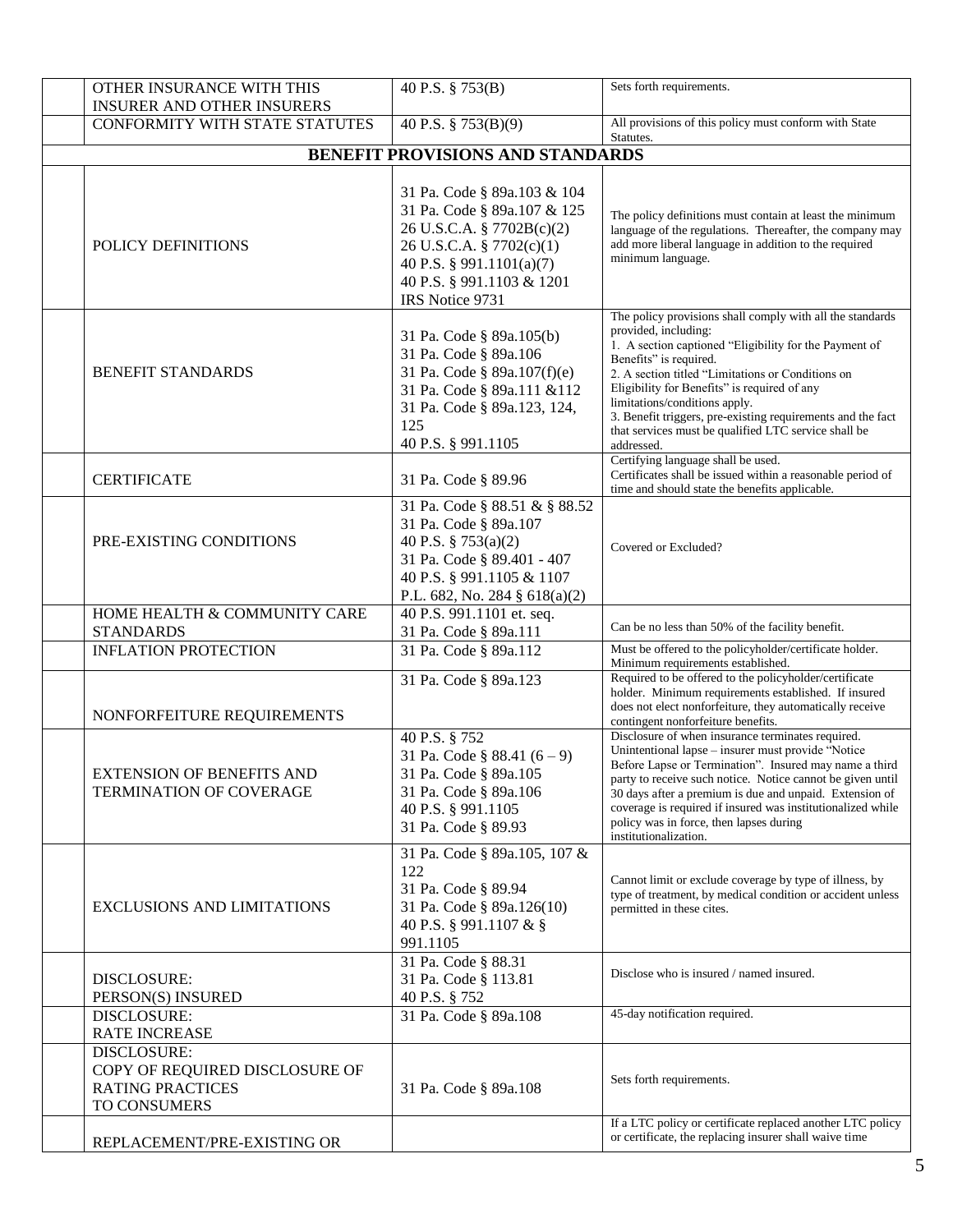| PROBATIONARY PERIODS                                                                                   | 31 Pa. Code § 89a.122                                                                                                                                                                                                       | periods applicable to pre-existing conditions and<br>probationary periods in the new LTC policy for similar<br>benefits to the extent that similar exclusions have been<br>satisfied under the original policy.                                                                                                                                                                                                                                                                                                                                                                                                                                                                                                                                                                                                                                                                                                                                                                                                                                                                                                                                                                                                                                                                            |
|--------------------------------------------------------------------------------------------------------|-----------------------------------------------------------------------------------------------------------------------------------------------------------------------------------------------------------------------------|--------------------------------------------------------------------------------------------------------------------------------------------------------------------------------------------------------------------------------------------------------------------------------------------------------------------------------------------------------------------------------------------------------------------------------------------------------------------------------------------------------------------------------------------------------------------------------------------------------------------------------------------------------------------------------------------------------------------------------------------------------------------------------------------------------------------------------------------------------------------------------------------------------------------------------------------------------------------------------------------------------------------------------------------------------------------------------------------------------------------------------------------------------------------------------------------------------------------------------------------------------------------------------------------|
| REPLACEMENT/WAITING PERIOD                                                                             | 40 P.S. § 991.1105                                                                                                                                                                                                          | Can't establish a new waiting period when existing<br>coverage is converted or replaced by a new or other form<br>within the same Company – except in respect to any<br>increase in benefits voluntarily selected by the insured<br>individual or group policyholder.                                                                                                                                                                                                                                                                                                                                                                                                                                                                                                                                                                                                                                                                                                                                                                                                                                                                                                                                                                                                                      |
| CONVERSION/CONTINUATION                                                                                | 31 Pa. Code § 89a.105                                                                                                                                                                                                       | Sets forth requirements.                                                                                                                                                                                                                                                                                                                                                                                                                                                                                                                                                                                                                                                                                                                                                                                                                                                                                                                                                                                                                                                                                                                                                                                                                                                                   |
| REPLACEMENT OF GROUP POLICY                                                                            | 31 Pa. Code § 89a.105                                                                                                                                                                                                       | Sets forth requirements.                                                                                                                                                                                                                                                                                                                                                                                                                                                                                                                                                                                                                                                                                                                                                                                                                                                                                                                                                                                                                                                                                                                                                                                                                                                                   |
| MISCELLANEOUS POLICY PROVISIONS                                                                        | 40 P.S. § 756.2<br>31 Pa. Code § 89.97<br>40 P.S. § 991.1101 - §<br>991.1115                                                                                                                                                | 1. Alternative Plan of Care is permitted. Alternative Plan<br>of Care must provide the insured the ability at any time to<br>discontinue the Alternative Plan of Care and resume the<br>benefits provided in the policy.<br>2. Care Coordination is permitted. It must be at the<br>option of the insured and cannot be a mandatory<br>requirement. All benefits provided in the policy must be<br>available to insureds whether or not care coordination is<br>used. Disclosure must be made that the policy contains<br>care coordination requirements. The policy must identify<br>the appeal process and any other requirements relating to<br>care coordination.<br>3. References to Tax Qualification should not be made in<br>Non-Tax Qualified Policies.                                                                                                                                                                                                                                                                                                                                                                                                                                                                                                                           |
|                                                                                                        | REQUIREMENTS FOR APPLICATION                                                                                                                                                                                                |                                                                                                                                                                                                                                                                                                                                                                                                                                                                                                                                                                                                                                                                                                                                                                                                                                                                                                                                                                                                                                                                                                                                                                                                                                                                                            |
| <b>FRAUD LANGUAGE</b>                                                                                  | 18 Pa. C.S.A. § 4117                                                                                                                                                                                                        | Applications for insurance must contain the required<br>Pennsylvania fraud language.                                                                                                                                                                                                                                                                                                                                                                                                                                                                                                                                                                                                                                                                                                                                                                                                                                                                                                                                                                                                                                                                                                                                                                                                       |
| <b>APPLICATION</b>                                                                                     | 31 Pa. Code § 89a.106                                                                                                                                                                                                       | The application or enrollment form must clearly indicate<br>the payment plan selected by the applicant.                                                                                                                                                                                                                                                                                                                                                                                                                                                                                                                                                                                                                                                                                                                                                                                                                                                                                                                                                                                                                                                                                                                                                                                    |
| MEDICAL QUESTIONS<br>APPLICATION/POST CLAIMS<br><b>UNDERWRITING</b>                                    | 31 Pa. Code § 88.121<br>31 Pa. Code § 89.12<br>31 Pa. Code § 89.72<br>31 Pa. Code § 89a.110                                                                                                                                 | 1. Applications shall contain clear and direct questions by<br>the insurer permitting answers by the applicant only in the<br>form of direct statements of known facts.<br>2. Applications may not contain questions or<br>representations based on indefinite or ambiguous<br>terms(i.e.: Questions should be designed to elicit<br>information as to whether the applicant has been<br>medically diagnosed and/or advised by a member of the<br>medical profession)<br>3. Opinion-type questions regarding the past or present<br>health of the applicant should provide that the applicant<br>answer to the best of his knowledge.<br>4. Except Guaranteed Issue Policy Forms, the application<br>form must contain clear and unambiguous questions<br>designed to ascertain the health condition of the applicant.<br>5. If the application questions whether the applicant has<br>had medication prescribed by a physician, it must also ask<br>the applicant to list the medication.<br>6. The Policy or Certificate may not be rescinded if the<br>medication listed in the application were known by the<br>insurer or should have been known at the time of the<br>application to be directly related to the medical condition<br>for which coverage would otherwise been denied. |
| FRATERNAL BENEFIT SOCIETY                                                                              |                                                                                                                                                                                                                             | Refer to Fraternal Benefit Society Checklist                                                                                                                                                                                                                                                                                                                                                                                                                                                                                                                                                                                                                                                                                                                                                                                                                                                                                                                                                                                                                                                                                                                                                                                                                                               |
| <b>REQUIREMENTS FOR</b><br>APPLICATION TERMINOLOGY,<br>REPLACEMENT COVERAGE AND<br>NOTICE REQUIREMENTS | 31 Pa. Code § 88.53 & 88.121<br>31 Pa. Code § 89.12 & 13 &<br>89.72<br>31 Pa. Code § 89a.106(a)(2)<br>31 Pa. Code § 89a. 108<br>31 Pa. Code § 89a.113<br>Title 18 Crimes and Offenses<br>4117(k)(1)<br>31 Pa. Code § 89b.11 | 1. The application or enrollment form must clearly<br>indicate the payment plan selected by the applicant.<br>2. Requirements/questions to elicit whether, as of the date<br>of the application, the applicant has other insurance<br>policies related to Long Term Care insurance currently in<br>force.                                                                                                                                                                                                                                                                                                                                                                                                                                                                                                                                                                                                                                                                                                                                                                                                                                                                                                                                                                                  |
| <b>REQUIRED QUESTIONS</b>                                                                              | 31 Pa. Code § 89a.113                                                                                                                                                                                                       | Questions required to be answered by applicant and<br>producer, if producer is involved in the sale.                                                                                                                                                                                                                                                                                                                                                                                                                                                                                                                                                                                                                                                                                                                                                                                                                                                                                                                                                                                                                                                                                                                                                                                       |
| <b>UNDERWRITING</b>                                                                                    | 40 P.S. § 991.1107                                                                                                                                                                                                          | Insurer may use an application to elicit the complete<br>health history of the applicant and on the basis of such<br>answers, underwrite the applicant in accordance with the<br>insurer's established underwriting standards.                                                                                                                                                                                                                                                                                                                                                                                                                                                                                                                                                                                                                                                                                                                                                                                                                                                                                                                                                                                                                                                             |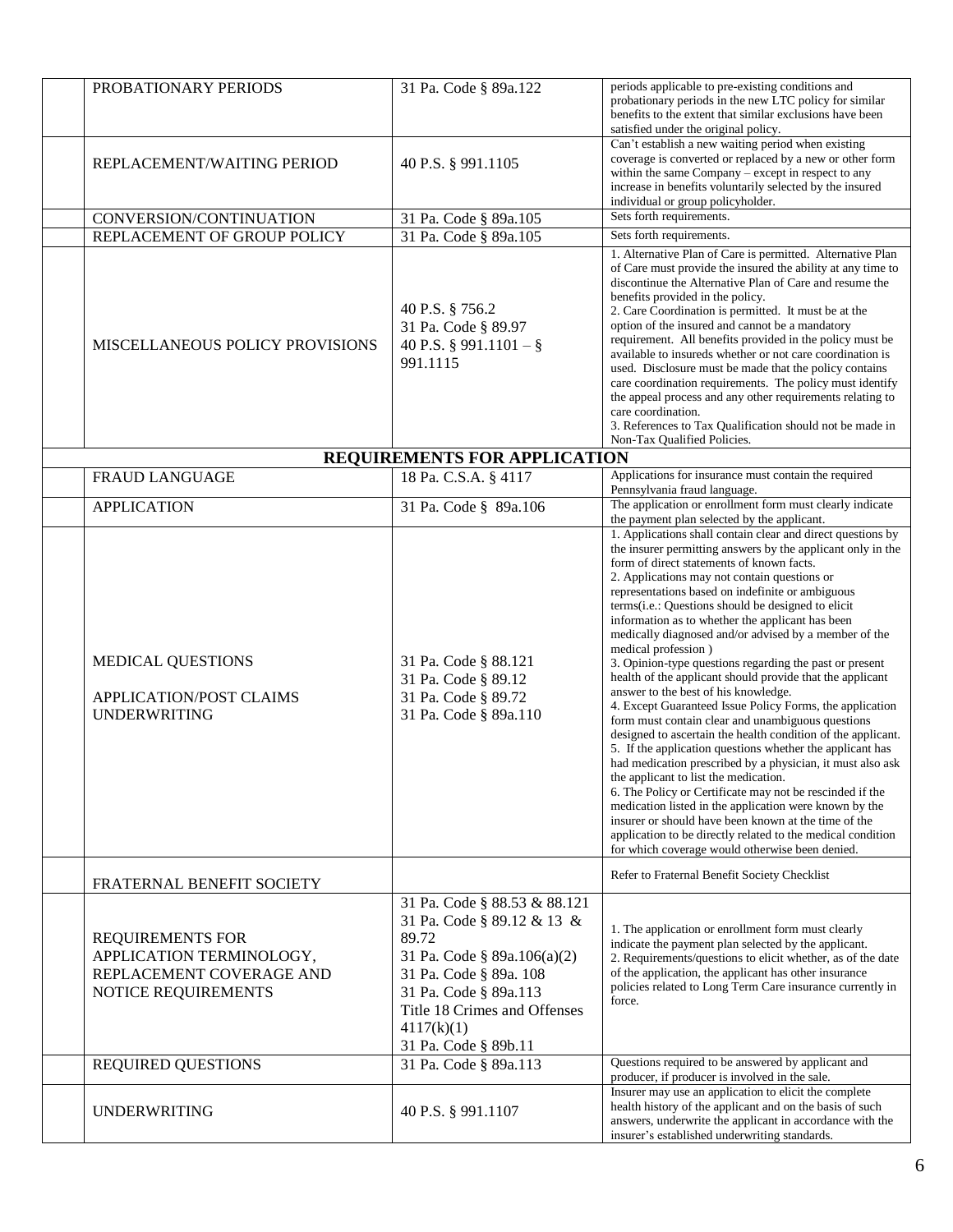|             | <b>INFLATION PROTECTION REJECTION</b><br>STATEMENT/ SIGNATURE<br><b>REQUIREMENT</b>                                                                                                                                                                              | 31 Pa. Code § 89a.112            | Rejection statement with signature line required.                                                                                                                                                  |
|-------------|------------------------------------------------------------------------------------------------------------------------------------------------------------------------------------------------------------------------------------------------------------------|----------------------------------|----------------------------------------------------------------------------------------------------------------------------------------------------------------------------------------------------|
|             | <b>CAUTION</b>                                                                                                                                                                                                                                                   | 31 Pa. Code § 89a.110            | Must be set out conspicuously and in close conjunction to<br>the applicant's signature block on the application for a<br>LTC policy or certificate.                                                |
|             |                                                                                                                                                                                                                                                                  | <b>ADDITIONAL FORMS REQUIRED</b> |                                                                                                                                                                                                    |
|             | <b>OUTLINE OF COVERAGE</b>                                                                                                                                                                                                                                       | 31 Pa. Code § 89.783(e)          | Filing must include an outline of coverage. It shall have:                                                                                                                                         |
|             |                                                                                                                                                                                                                                                                  | 31 Pa. Code § 89a.126            | 1. A unique form number that is not the same as the                                                                                                                                                |
|             |                                                                                                                                                                                                                                                                  | 31 Pa. Code § 89a.107(g)&(h)     | policy number.                                                                                                                                                                                     |
|             |                                                                                                                                                                                                                                                                  |                                  | 2. Standard Format Notice - This is not a Med Supp.<br>3. A disclosure statement must appear, stating that the<br>policy is intended to be or not intended to be a qualified<br>insurance product. |
|             |                                                                                                                                                                                                                                                                  | 31 Pa. Code § 89a.108(b), (c)    |                                                                                                                                                                                                    |
|             |                                                                                                                                                                                                                                                                  | 31 Pa. Code § 89a.120(a)(3) &    |                                                                                                                                                                                                    |
|             | <b>APPENDIX B</b>                                                                                                                                                                                                                                                | 121                              | LTCI Personal Worksheet required in format provided.                                                                                                                                               |
|             |                                                                                                                                                                                                                                                                  | 31 Pa. Code § 89a. Appendix<br>B |                                                                                                                                                                                                    |
|             |                                                                                                                                                                                                                                                                  |                                  |                                                                                                                                                                                                    |
|             |                                                                                                                                                                                                                                                                  | 31 Pa. Code § 89a.121(e)         | Things You Should Know Before Buying LTCI required                                                                                                                                                 |
|             | <b>APPENDIX C</b>                                                                                                                                                                                                                                                | 31 Pa. Code § 89a. Appendix      | in format provided. Must be given at same time Personal<br>Worksheet is provided to the applicant. Must be in 12                                                                                   |
|             |                                                                                                                                                                                                                                                                  | $\mathbf C$                      | point type.                                                                                                                                                                                        |
|             | <b>APPENDIX D</b>                                                                                                                                                                                                                                                | 31 Pa. Code § 89a.121(f)         | LTCI Suitability Letter required in format provided or                                                                                                                                             |
|             |                                                                                                                                                                                                                                                                  | 31 Pa. Code § 89a. AppendixD     | substantially similar language conveying same content.                                                                                                                                             |
|             | <b>APPENDIX F</b>                                                                                                                                                                                                                                                | 31 Pa. Code § 89a.108 (b), (c)   | Potential Rate Increase Disclosure form required in                                                                                                                                                |
|             |                                                                                                                                                                                                                                                                  | 31 Pa. Code § 89a. Appendix F    | format provided.                                                                                                                                                                                   |
|             |                                                                                                                                                                                                                                                                  | 31 Pa. Code § 89a. 127           | Producer shall deliver the shopper's guide prior to the<br>presentation of an application or enrollment form. Direct                                                                               |
|             | DISCLOSURE / SHOPPER'S                                                                                                                                                                                                                                           |                                  | Response Solicitations must present a shopper's guide                                                                                                                                              |
|             | <b>GUIDE</b>                                                                                                                                                                                                                                                     |                                  | with an application or enrollment form.                                                                                                                                                            |
|             | NOTICE:                                                                                                                                                                                                                                                          | 31 Pa. Code § 88.102 & 103       | Notice to applicant regarding replacement of accident and<br>sickness insurance.                                                                                                                   |
|             | <b>REPLACEMENT</b>                                                                                                                                                                                                                                               | 31 Pa. Code § 89a.113            |                                                                                                                                                                                                    |
|             |                                                                                                                                                                                                                                                                  | ELECTRONIC TRANSACTIONS ACT      |                                                                                                                                                                                                    |
|             | <b>****NOTICE REGARDING FILINGS SUBMITTED FOR ELECTRONIC TRANSACTIONS:</b>                                                                                                                                                                                       |                                  |                                                                                                                                                                                                    |
|             | Electronic commerce is expanding rapidly and is an engine for economic growth in this Commonwealth and the United States. State                                                                                                                                  |                                  |                                                                                                                                                                                                    |
|             | laws recognizing the validity and enforceability of electronic signatures, records and writings are important to the continued expansion                                                                                                                         |                                  |                                                                                                                                                                                                    |
|             | of electronic commerce. The rights of consumers under existing laws need to be protected and preserved; therefore the insurer must                                                                                                                               |                                  |                                                                                                                                                                                                    |
|             | comply with the Unconsolidated Pennsylvania Statutes, Title 73 (Trade and Commerce), Electronic Transactions Act.                                                                                                                                                |                                  |                                                                                                                                                                                                    |
| $\mathbf X$ | <b>REVIEW REQUIREMENTS</b>                                                                                                                                                                                                                                       | <b>REFERENCE</b>                 | <b>COMMENTS</b>                                                                                                                                                                                    |
|             | LONG TERM CARE PARTNERSHIP PROGRAM CERTIFICATION                                                                                                                                                                                                                 |                                  |                                                                                                                                                                                                    |
|             | Act 40 of 2007: On September 28, 2007, the Secretary of the Department of Public Welfare (DPW) submitted a State Plan Amendment                                                                                                                                  |                                  |                                                                                                                                                                                                    |
|             | (SPA) to the Centers for Medicare and Medicaid Services for approval of Pennsylvania's qualified long-term care insurance partnership                                                                                                                            |                                  |                                                                                                                                                                                                    |
|             | (Qualified Partnership). The SPA was approved on December 19, 2007, with an effective date of the Qualified Partnership of July 1,                                                                                                                               |                                  |                                                                                                                                                                                                    |
|             | 2007. For information regarding the Long Term Care Partnership Program, please refer to Pa. Bulletin, Notice 2008-05 (38 Pa.B.                                                                                                                                   |                                  |                                                                                                                                                                                                    |
|             | 1907). This information can be found on the Department website at www.ins.state.pa.us . Forms to be completed, and additional<br>information regarding the Long Term Care Partnership Program, can be found on the above referenced website under the Accident & |                                  |                                                                                                                                                                                                    |
|             | Health Checklists - Long Term Care Partnership Program. Once a Carrier has a filing approved for use, the contact information for that                                                                                                                           |                                  |                                                                                                                                                                                                    |
|             | carrier will be placed on a listing on the Department website. This listing is accessible by the general public.                                                                                                                                                 |                                  |                                                                                                                                                                                                    |
|             |                                                                                                                                                                                                                                                                  | Pa. Bulletin, Notice 2008-05,    | Under the DRA, at 42 U.S.C. § 1396p(b)(5)(B)(iii), the                                                                                                                                             |
|             |                                                                                                                                                                                                                                                                  | Attachment A                     | Insurance Commissioner may certify that policies<br>identified as Qualified Partnership Policies meet certain<br>consumer protection requirements set forth in the DRA.                            |
|             |                                                                                                                                                                                                                                                                  | Send Completed copy of all       | To provide to the Insurance Commissioner the                                                                                                                                                       |
|             | <b>ISSUER CERTIFICATION FORM</b>                                                                                                                                                                                                                                 | pages of the "PA Issuer          | information necessary to provide such certification,                                                                                                                                               |
|             |                                                                                                                                                                                                                                                                  | Certification Form" found on     | issuers of long-term care insurance policies identified as<br>Qualified Partnership Policies may provide the                                                                                       |
|             |                                                                                                                                                                                                                                                                  | the PA Insurance Department      | Department information and a certification as described in                                                                                                                                         |
|             |                                                                                                                                                                                                                                                                  | Website.                         | Attachment A which is available on the Department's web<br>site.                                                                                                                                   |
|             |                                                                                                                                                                                                                                                                  | Pa. Bulletin, Notice 2008-05,    | 1. Policy form number(s) (or other identifying                                                                                                                                                     |
|             |                                                                                                                                                                                                                                                                  | Attachment A                     | information, such as certificate series) for policies                                                                                                                                              |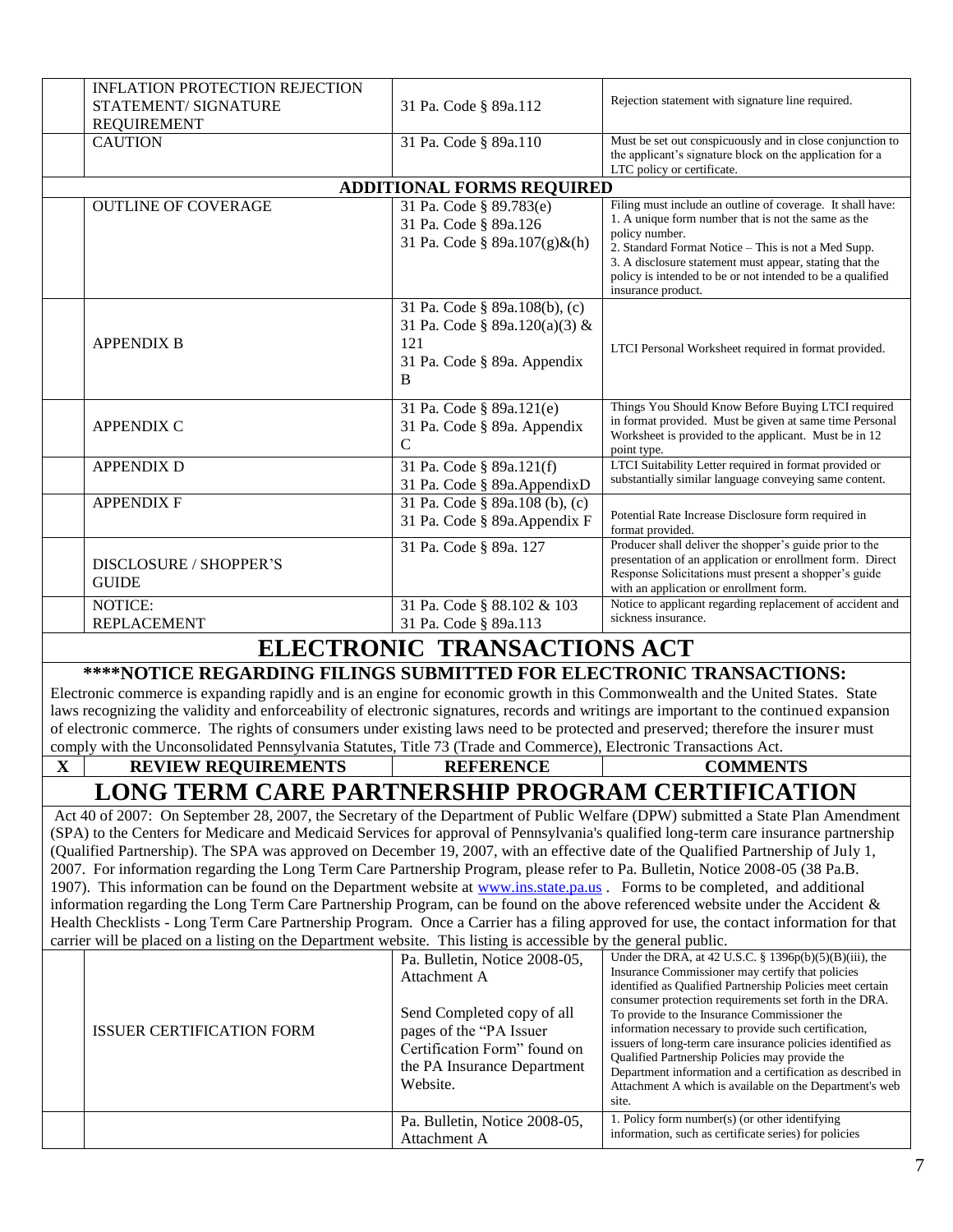|              | LISTING OF FORMS AND FORM #                          | Act 40 of 2007, Section 1103<br>Send Completed copy of all<br>pages of the "PA Issuer<br>Certification Form" found on<br>the PA Insurance Department<br>Website.                                                                           | covered by this Issuer Certification Form.<br>2. All Policies must be Tax qualified and comprehensive.<br>3. Specimen copies of each of the above policy forms,<br>including any riders and endorsements, shall be provided<br>with the filing.<br>4. Previously approved LTC Policies and Forms<br>presented for Certification shall be presented with<br>disclosure of the Department's approval stamp as part of<br>the form.                                                                                                                                                                                                                                                                                                                                                                                                                                                                                                                                                                                                                                                                                                                                                                                                                                                                                                                                                                                                                                                                                                                                                                                                                                                          |
|--------------|------------------------------------------------------|--------------------------------------------------------------------------------------------------------------------------------------------------------------------------------------------------------------------------------------------|-------------------------------------------------------------------------------------------------------------------------------------------------------------------------------------------------------------------------------------------------------------------------------------------------------------------------------------------------------------------------------------------------------------------------------------------------------------------------------------------------------------------------------------------------------------------------------------------------------------------------------------------------------------------------------------------------------------------------------------------------------------------------------------------------------------------------------------------------------------------------------------------------------------------------------------------------------------------------------------------------------------------------------------------------------------------------------------------------------------------------------------------------------------------------------------------------------------------------------------------------------------------------------------------------------------------------------------------------------------------------------------------------------------------------------------------------------------------------------------------------------------------------------------------------------------------------------------------------------------------------------------------------------------------------------------------|
|              | <b>INFLATION PROTECTION RIDERS</b>                   | Pa. Bulletin, Notice 2008-05,<br>Attachment A<br>Send Completed copy of all<br>pages of the "PA Issuer<br>Certification Form" found on<br>the PA Insurance Department<br>Website.                                                          | All Riders that will be used to comply with the above<br>requirements must be listed and a copy included with<br>filing. If the rider has been previously approved, include<br>a copy of the rider with the Department's approval stamp<br>shown on the form. Identify the policy number the rider<br>was approved to be used with.                                                                                                                                                                                                                                                                                                                                                                                                                                                                                                                                                                                                                                                                                                                                                                                                                                                                                                                                                                                                                                                                                                                                                                                                                                                                                                                                                       |
|              | <b>INFLATION PROTECTION</b><br><b>REQUIREMENTS</b>   | Pa. Bulletin, Notice 2008-05<br>DRA at 42 U.S.C. §<br>1396p(b)(1)(A)(iii)(IV)<br>31 Pa. Code § 89a.112<br>Send Completed copy of all<br>pages of the "PA Issuer<br>Certification Form" found on<br>the PA Insurance Department<br>Website. | Inflation Protection must meet the requirements stipulated<br>by the Deficit Reduction Act.<br>On a separate page, stating the full corporate or legal<br>name of the company, association, exchange or society,<br>provide the Department with an explanation of how<br>Inflation Protection Offers identified in the filing will be<br>used by Issue Age of the Insured.<br>The explanation must list compliance by issue age.<br>The following is an example of acceptable Inflation<br>Protection by issue age:<br>1. Issue age 60 and under: The policy must be <i>issued</i><br>with Annual Compound Inflation that automatically<br>increases annually at a rate equal to the Consumer Price<br>Index (CPI) or at a fixed compound rate of not less than<br>3%. Note: 31 Pa. Code Section 89a.112 requires an offer<br>of a 5% Compound annual inflation protection be made<br>on all long term care policies offered in Pennsylvania.<br>2. <u>Issue Ages 61 – 75:</u> The policy must be <i>issued</i> with<br>some form of inflation protection -either compound or<br>simple inflation protection at a rate equal to the Consumer<br>Price Index (CPI) or at a fixed rate not less than 3%.<br>3. Issue Age 76+: Inflation protection must be <i>offered</i> .<br>4. All issue ages: 5% annual compound (lifetime) option<br>must be offered.<br>Note: A future or guaranteed purchase option for inflation<br>protection does not meet the requirements of the Deficit<br>Reduction Act except for Applicant's age 76+.<br>Note: Inflation Protection with a limited term (that is, 10-<br>years or 20-years) does not meet the requirements of the<br>Deficit Reduction Act. |
|              | <b>IMPORTANT POLICY LTCP STATUS</b><br><b>NOTICE</b> | Pa. Bulletin, Notice 2008-05,<br><b>Attachment B</b>                                                                                                                                                                                       | A copy of Attachment B on Issuer letterhead should be<br>submitted with filing.                                                                                                                                                                                                                                                                                                                                                                                                                                                                                                                                                                                                                                                                                                                                                                                                                                                                                                                                                                                                                                                                                                                                                                                                                                                                                                                                                                                                                                                                                                                                                                                                           |
|              | LTCP PROGRAM POLICY SUMMARY                          | Pa. Bulletin, Notice 2008-05,<br>Attachment C                                                                                                                                                                                              | A copy of Attachment C on Issuer letterhead should be<br>submitted with filing.                                                                                                                                                                                                                                                                                                                                                                                                                                                                                                                                                                                                                                                                                                                                                                                                                                                                                                                                                                                                                                                                                                                                                                                                                                                                                                                                                                                                                                                                                                                                                                                                           |
|              | REQUIREMENT FOR POLICY<br><b>EXCHANGES</b>           | Act 40 of 2007(40-39-710.1)<br>40 P.S. § 991.1111                                                                                                                                                                                          | The Insurer must offer to exchange any policy or<br>certificate issued between February 8, 2006 and the<br>effective date of the State Plan Amendment with a<br>Qualified LTC Partnership Program policy.                                                                                                                                                                                                                                                                                                                                                                                                                                                                                                                                                                                                                                                                                                                                                                                                                                                                                                                                                                                                                                                                                                                                                                                                                                                                                                                                                                                                                                                                                 |
| $\mathbf{X}$ | <b>REVIEW REQUIREMENTS</b>                           | <b>REFERENCE</b>                                                                                                                                                                                                                           | <b>COMMENTS</b>                                                                                                                                                                                                                                                                                                                                                                                                                                                                                                                                                                                                                                                                                                                                                                                                                                                                                                                                                                                                                                                                                                                                                                                                                                                                                                                                                                                                                                                                                                                                                                                                                                                                           |
|              |                                                      | <b>ACTUARIAL CERTIFICATION</b>                                                                                                                                                                                                             |                                                                                                                                                                                                                                                                                                                                                                                                                                                                                                                                                                                                                                                                                                                                                                                                                                                                                                                                                                                                                                                                                                                                                                                                                                                                                                                                                                                                                                                                                                                                                                                                                                                                                           |
|              |                                                      | 31 Pa. Code § 89a.109(b)(2)(i)<br>31 Pa. Code §<br>89a.109(b)(2)(ii)                                                                                                                                                                       | A statement that the initial premium rate schedule is<br>sufficient to cover anticipated costs under moderately<br>adverse experience and that the premium rate schedule is<br>reasonably expected to be sustainable over the life of the<br>form with no future premium increases anticipated.<br>A statement that the policy design and coverage provided<br>have been reviewed and taken into consideration.                                                                                                                                                                                                                                                                                                                                                                                                                                                                                                                                                                                                                                                                                                                                                                                                                                                                                                                                                                                                                                                                                                                                                                                                                                                                           |
|              | STATEMENTS TO BE                                     |                                                                                                                                                                                                                                            | A statement that the underwriting and claims adjudication                                                                                                                                                                                                                                                                                                                                                                                                                                                                                                                                                                                                                                                                                                                                                                                                                                                                                                                                                                                                                                                                                                                                                                                                                                                                                                                                                                                                                                                                                                                                                                                                                                 |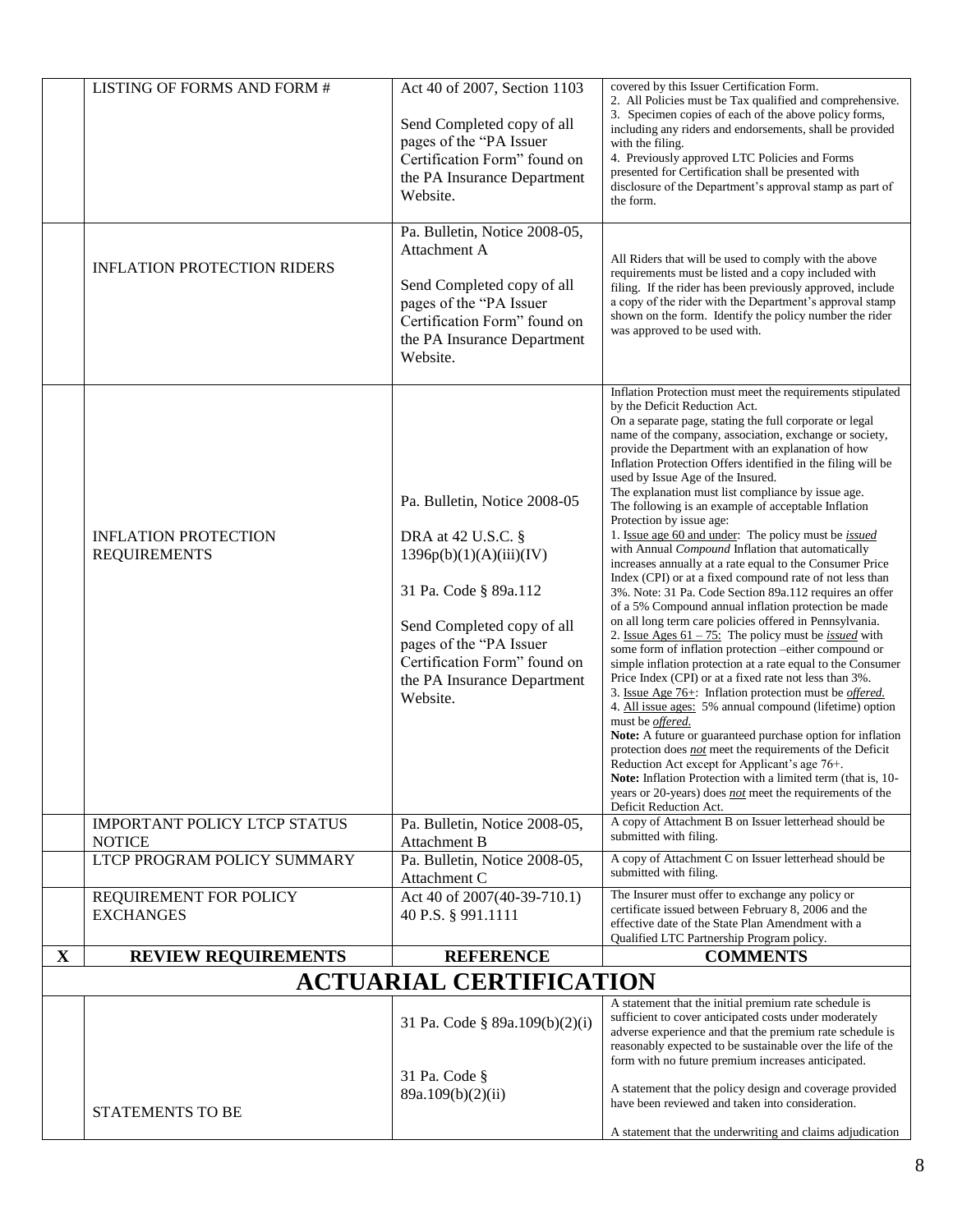| <b>CERTIFIED IN ACTUARIAL</b>  | 31 Pa. Code §                      | processes have been reviewed and taken into                                                                                                                                                                                                                                                                                                                                                                                                                                                                                                                                                                                                                                                                                                                                                                                                                                                                                                                                                                                    |
|--------------------------------|------------------------------------|--------------------------------------------------------------------------------------------------------------------------------------------------------------------------------------------------------------------------------------------------------------------------------------------------------------------------------------------------------------------------------------------------------------------------------------------------------------------------------------------------------------------------------------------------------------------------------------------------------------------------------------------------------------------------------------------------------------------------------------------------------------------------------------------------------------------------------------------------------------------------------------------------------------------------------------------------------------------------------------------------------------------------------|
|                                | 89a.109(b)(2)(iii)                 | consideration.                                                                                                                                                                                                                                                                                                                                                                                                                                                                                                                                                                                                                                                                                                                                                                                                                                                                                                                                                                                                                 |
| <b>CERTIFICATION</b>           | 31 Pa. Code §<br>89a.109(b)(2)(iv) | A complete description of the basis for contract reserves<br>that are anticipated to be held under the form. To include<br>the following: Sufficient detail or sample calculations<br>provided so as to have a complete depiction of the reserve<br>amounts to be held. A statement that the assumptions<br>used for reserves contain reasonable margins for adverse<br>experience. A statement that the net valuation premium<br>for renewal years does not increase (except for attained-<br>age rating where permitted). A statement that the<br>difference between the gross premium and the net<br>valuation premium for renewal years is sufficient to cover<br>expected renewal expenses; or if this statement cannot be<br>made, a complete description of the situations where this                                                                                                                                                                                                                                   |
|                                | 31 Pa. Code §<br>89a.109(b)(2)(v)  | does not occur.<br>A statement that the premium rate schedule is not less<br>than the premium rate schedule for existing similar policy<br>forms also available from the insurer except for<br>reasonable differences attributable to benefits and a<br>comparison of the premium schedules for similar policy<br>forms that are currently available from the insurer with an<br>explanation of the differences.                                                                                                                                                                                                                                                                                                                                                                                                                                                                                                                                                                                                               |
| NET-TO-GROSS TEST              | 31 Pa. Code §<br>89a.109(b)(2)(iv) | The following information must be provided to show that<br>the requirement that the present value of the difference<br>between the renewal-year gross premiums and the<br>renewal-year net valuation premiums exceeds the present<br>value of the renewal expenses is met. 1.) A table that<br>shows the present value of the gross premiums in renewal<br>years, the present value of the net valuation premiums in<br>renewal years, and the present value of the expenses in<br>renewal years using issue ages 25, 30, 35, 40, 45, 50, 55,<br>60, 65, 70 and 75. The table should show values for each<br>age for each combination of available benefit periods,<br>elimination periods, inflation options (including the no<br>inflation option) and HHC and Assisted Living Facility<br>options of the nursing home daily maximum. 2.) Estimate<br>the percent of expected sales that would come from<br>pricing cells that fail this test. 3.) Include the expected<br>distributional weight for each cell in the table. |
| PRODUCER COMPENSATION LIMITS   | 31 Pa. Code § 89a.129              | Commission or other compensation to a producer is<br>limited to a first year commission or other compensation<br>to an amount not greater than 50% of the first year<br>premium. Renewal compensation for the next 5<br>subsequent years may not exceed 10% of the renewal<br>premium. Replacement or Duplication of coverage shall<br>be limited to the renewal compensation payable.                                                                                                                                                                                                                                                                                                                                                                                                                                                                                                                                                                                                                                         |
| <b>ACTUARIAL CERTIFICATION</b> |                                    | An actuarial certification should state that, to the best of<br>the actuary's knowledge and judgment, the following<br>items are true with respect to the filing:<br>i. The assumptions present the actuary's best judgment as<br>to the expected value for each assumption and are<br>consistent with the issuer's business plan at the time of<br>the filing,<br>ii. The anticipated lifetime loss ratio will exceed the<br>applicable ratio,<br>iii. The filing was prepared based on the current standards<br>of practice as promulgated by the Actuarial Standards<br>Board including the data quality standard of practice,<br>iv. The filing is in compliance with applicable laws and<br>regulations in the state,<br>v. The rates are reasonable in relationship to the benefits.                                                                                                                                                                                                                                     |